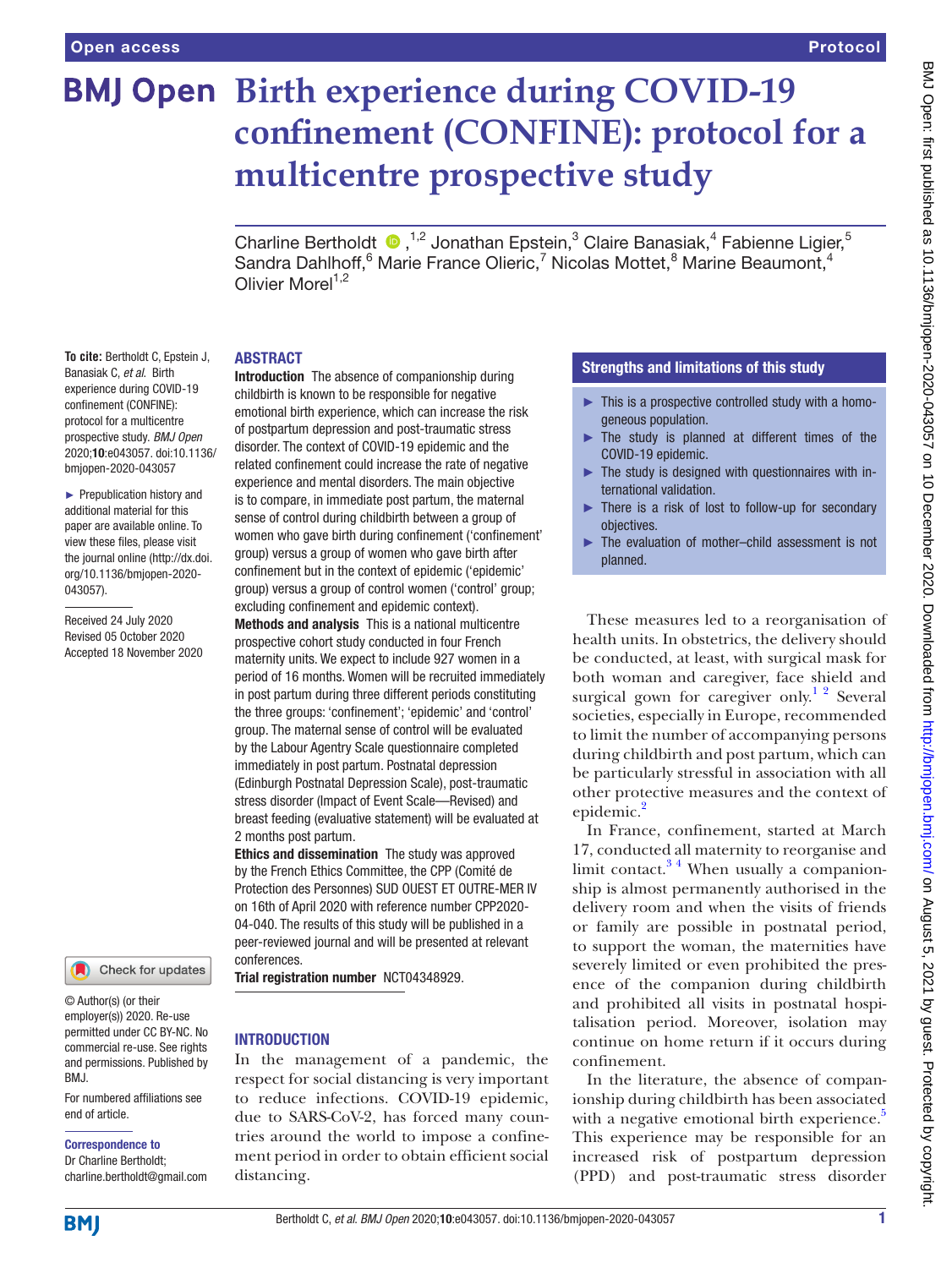### Open access

 $(PTSD)$ .<sup>5–10</sup> In the longer term, this increase in mental disorders has a negative impact on the mother–child interaction but also on the marital and family relationships. $\frac{11}{11}$  In addition, the rate of postpartum maternal suicide is increased in the event of mental disorders.<sup>12-14</sup>

However, these data cannot be extrapolated to the current context where the absence of companionship is imposed, and not as a result of a choice or a custom as found in the literature. Moreover, the impact of close relation absence in immediate post partum, that is, during the hospitalisation in maternity, has never been evaluated since this situation has not occurred in decades.

While women are already consider at risk of mental health disorders during the postpartum period, 10% for PPD and 3% for PTSD, this is not integrated yet into current support. $67$  In this unpredictable situation where the woman finds herself alone, the negative impact of birth experience is potentially increased, as the rate of mental disorders.

It is a very important topic to consider the psychological impact of confinement in this fragile population[.15–19](#page-6-7) The implementation of these restrictions in maternity units is sometimes associated to a real obstetric violence by women's associations. In this new era where everything is done and thought to improve the well-being of women during this period, it seems essential to assess the impact of this unprecedented, and probably not unique, situation.

# METHODS AND ANALYSIS **Objectives**

The primary objective is to compare, in immediate post partum, the maternal sense of control during childbirth between a group of women who gave birth during confinement ('confinement' group) versus a group of women who gave birth after confinement but in the context of epidemic ('epidemic' group) versus a group of control women ('control' group; excluding both confinement and epidemic context).

The secondary objectives are:

- 1. To compare, at 2months post partum, the maternal sense of control during childbirth between the three groups.
- 2. To compare, at 2months post partum, the scoring of self-questionnaire Edinburg Postnatal Depression Scale (EPDS) for the postnatal depression between the three groups.
- 3. To compare, at 2months post partum, the scoring of self-questionnaire Impact of Event Scale—Revised (IES-R) for PTSD, between the three groups.
- 4. To compare, at 2months post partum, the breast feeding between the three groups.
- 5. To compare, at 2months post partum, the quality of life between the three groups.
- 6. To compare the evolution of quality of life at 2months of post partum between the three groups.

7. To compare the rate of postnatal depression between the three groups.

# Trial design

The CONFINE protocol is a national, multicentre prospective cohort study concerning four French centres: Centre Hospitalier Régional Universitaire (CHRU) of Nancy, Centre Hospitalier Universitaire of Besançon and Centre Hospitalier Régional Metz-Thionville which include two hospitals: Hôpital Bel-Air and Hôpital mèreenfant Mercy.

## Study population

Women will be informed and recruited after birth, in immediate post partum, over a period of 16 months for the three groups. The inclusion and exclusion criteria are reported in [table](#page-2-0) 1. The study information and consent collection will be provided by the investigators (obstetricians or midwives) (see [online supplemental file 1\)](https://dx.doi.org/10.1136/bmjopen-2020-043057). Women selection will be done on consecutive cases and depending on the availability of the investigators.

### **Outcomes**

The primary endpoint is the measure of self-questionnaire Labour Agentry Scale  $(LAS)^{20}$  in immediate post partum (defined as the duration of hospital stay, approximately 4 days).

The secondary endpoints are:

- 1. Measure of self-questionnaire LAS at 2months post partum.<sup>[20](#page-6-8)</sup>
- 2. Measure of self-questionnaire EPDS at 2months post partum.<sup>[21](#page-6-9)</sup>
- 3. Measure of self-questionnaire IES-R at 2months post partum.<sup>[22](#page-6-10)</sup>
- 4. Breastfeeding statement at 2months post partum.
- 5. Measure of self-questionnaire 12-Item Short Form Health Survey (SF-12) quality of life at 2months post partum.<sup>[23](#page-6-11)</sup>
- 6. Measure of self-questionnaire SF-12 quality of life in immediate and at 2months post partum.
- 7. Diagnosis of postnatal depression (made by a specialist).

## Participant timeline

The enrolment of women started in April 2020. The recruitment should be achieved by August 2021. The flow chart of patient participation is presented in [figure](#page-2-1) 1.

## Premature ending of patient participation

Each person can stop participating in the research at any time and for whatever reason.

The investigator may temporarily or permanently interrupt a person's participation in the research for any reason that has an impact on her safety or that would best serve the interests of the person who is suitable for research.

In the event of a premature ending or in the event of consent withdrawal, the withdrawal shall not affect the activities carried out and the use of data obtained on the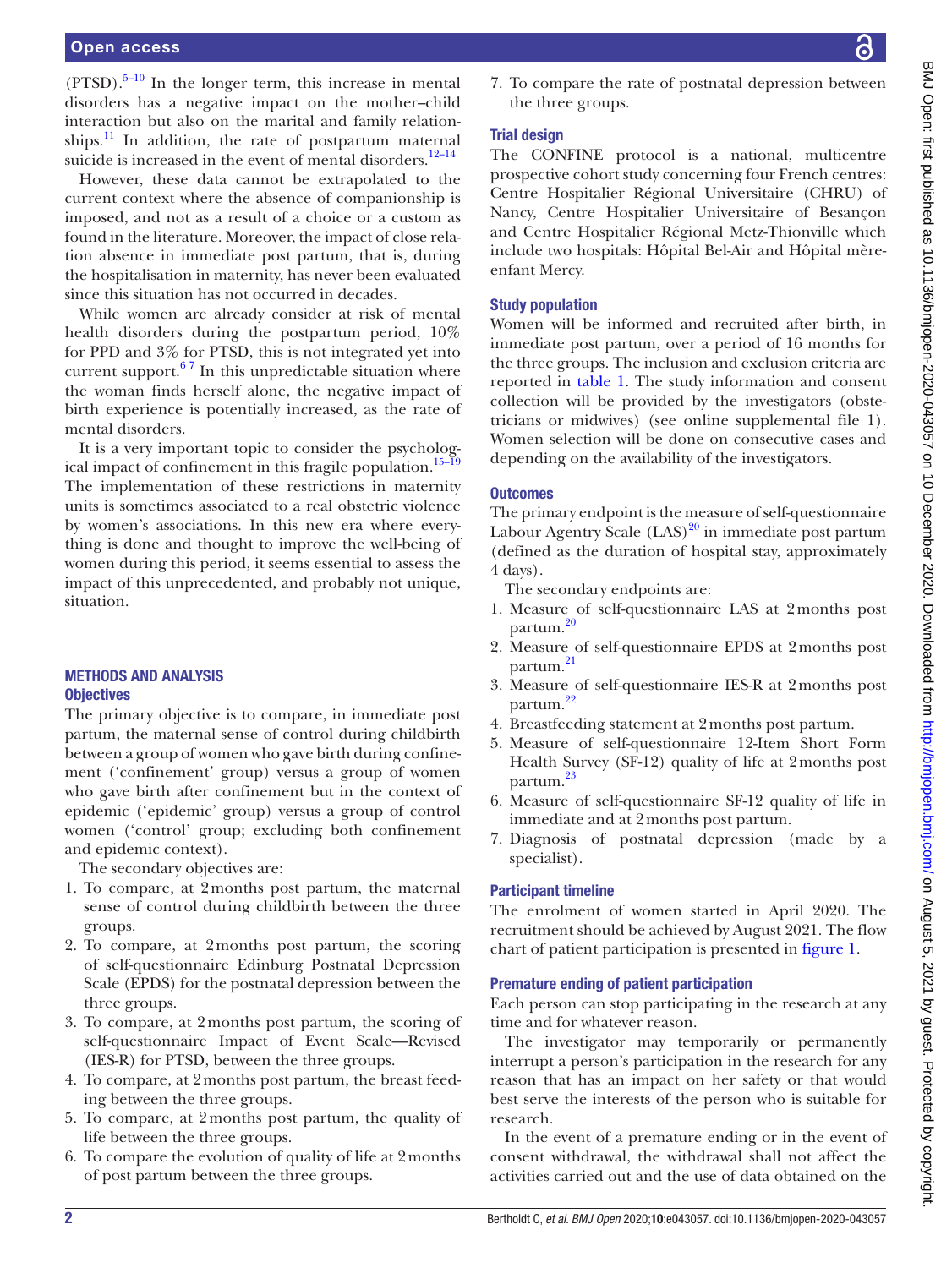<span id="page-2-0"></span>

| Inclusion and exclusion criteria<br>Table 1                                                                                                                                                      |                                                                                                                   |
|--------------------------------------------------------------------------------------------------------------------------------------------------------------------------------------------------|-------------------------------------------------------------------------------------------------------------------|
| Inclusion criteria                                                                                                                                                                               | <b>Exclusion criteria</b>                                                                                         |
| Women having just given birth from 37 weeks of gestation (singleton<br>pregnancy)                                                                                                                | Newborn with congenital abnormalities                                                                             |
| Women with level of understanding written French sufficient to answer<br>the questionnaires                                                                                                      | Stillbirth                                                                                                        |
| Woman over 18 years old                                                                                                                                                                          | Woman with psychiatric disorders such as depressive<br>syndrome                                                   |
| Woman affiliated to a social security                                                                                                                                                            | Woman considered positive for COVID-19 and treated<br>as such at the time of delivery (regardless of test result) |
| Woman having received complete information on the organisation of<br>the research and having given her informed consent in written form                                                          | Major mentioned in articles L.1121-6 and L.1121-8 of<br><b>Health Public Code</b>                                 |
| Specific inclusion criteria according to the group                                                                                                                                               |                                                                                                                   |
| For 'confinement' group: delivery during COVID-19 confinement<br>period                                                                                                                          |                                                                                                                   |
| For 'epidemic' group: delivery after confinement period and before<br>the withdrawal of sanitary measures implemented (mask, social<br>distancing, limited visits during postpartum immediate)   |                                                                                                                   |
| For 'control' group: start of pregnancy after confinement and delivery<br>after the withdrawal of all sanitary measures (mask, social distancing,<br>limited visits during postpartum immediate) |                                                                                                                   |

basis of informed consent before it has been withdrawn, unless the person indicates in writing that she objects to their use.

When a patient withdraws her consent, the data acquired before the withdrawal will be available for the statistical analysis unless refusal from the patient.

## Follow-up

No specific follow-up is organised for patients ending, prematurely or not, their participation in the study. Pregnancy course and outcome of all participants will be recorded on electronic case report forms (eCRFs)

and added to the database. If the responses to the questionnaires suggest a mental disorder, the woman will quickly benefit (within a week) of an appointment with a psychiatrist in order to confirm, or not, the presence of a pathology and thus suggest the most appropriate care. Woman can also, in accordance with current healthcare practices, request to benefit from psychological support regardless of the results of the questionnaires.

## Sample size consideration

According to the literature, the LAS has an SD of 20, and has no known clinically important difference. To show a



<span id="page-2-1"></span>Figure 1 Participant timeline. EPDS, Edinburgh Postnatal Depression Scale; IES-R, Impact of Event Scale–Revised.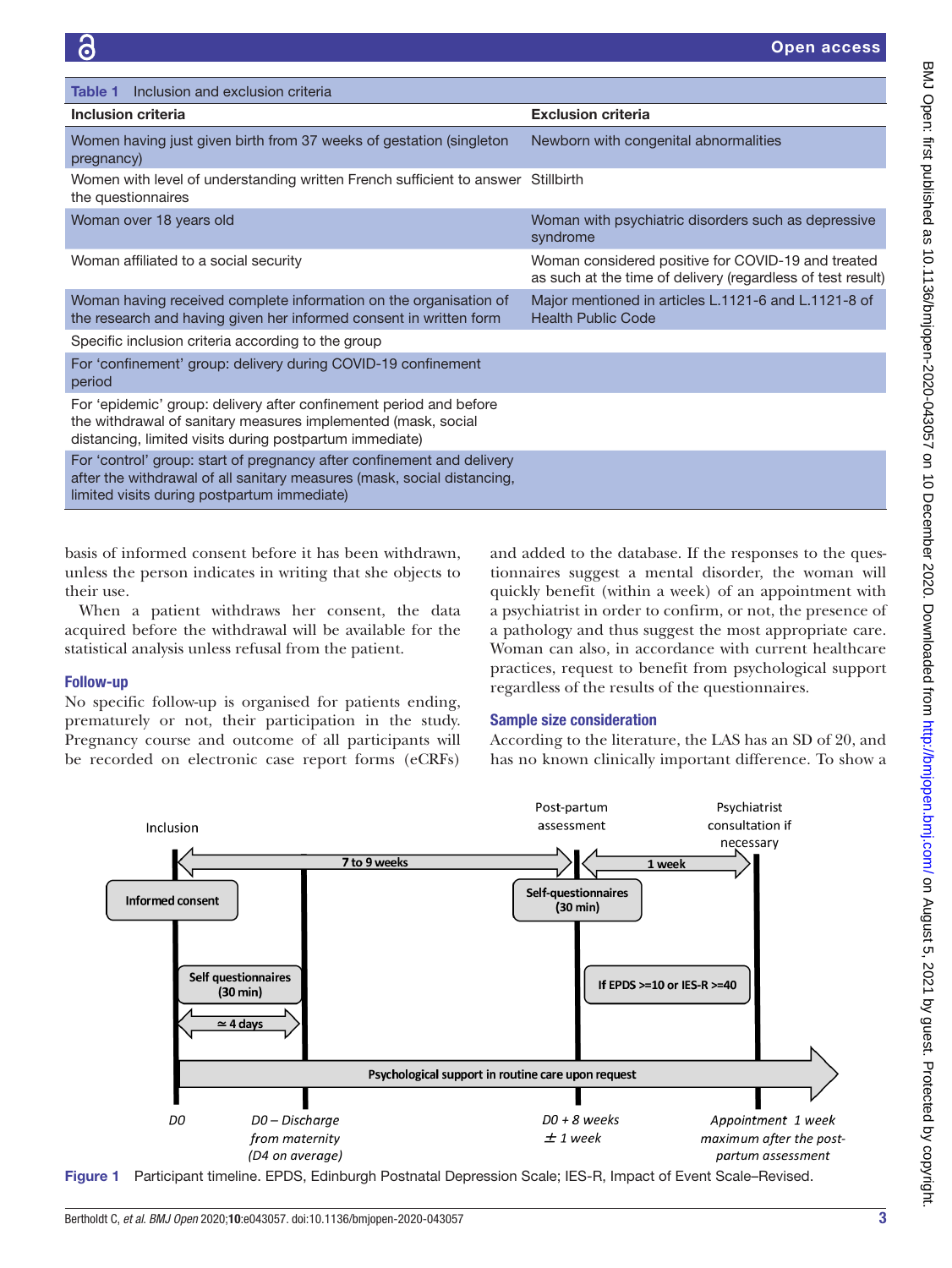### Open access

standardised difference of 0.25 (small to medium effect) between the 'confinement' group and the two other groups, for a power of 80% and a false discovery rate for multiple comparisons between the groups at 5%, and because the duration of confinement was uncertain, the number of subjects to be included in the confinement group was 200–300 using a scalable approach to ensure that a minimum acceptable power was achieved while optimising the statistical power of the study, with adjustment of the number of subjects in the other groups.

Once the final number of women included in the 'confinement' group was set, an analysis of variance simulation found that 310 women were needed in the other two groups, which was increased by more than 5% to 330 in order to have a margin of error. The calculated total necessary sample size was 927 women (267 in the 'confinement' group and 330 in each of the other two groups). As this is an observational study, groups will not be perfectly homogeneous, however the known maternal characteristics will be taken into account into the multivariable analysis thus neutralising their effects.

The sample size is designed in order to answer the first objective, which does not use any follow-up data from the women, so the lost to follow-up is not taken into account for the calculation. However, the calculated sample size takes into account the possibility of missing answers at inclusion and was increased accordingly.

### Data collection and management

The collection of women characteristics and immediate postpartum questionnaires will be performed at the time of inclusion in paper version. The postpartum evaluation at 2 months will be performed 8 weeks post partum (±1week) with an online questionnaire. Data for this study will be recorded on an eCRF and are presented in [table](#page-3-0) 2.

The data from all women will be centrally stored in Nancy. Data management will be carried out by Nancy CIC-EC (INSERM CIC 1433). The conditions for data transfer of all or part of the study database are decided by the study sponsor and are the subject of a written contract. This study and the data collected fall within the scope of Reference Methodology MR001.

# Statistical analysis

Variables will be described according to their nature by their frequencies, proportions, means (SDs) and medians (IQR).

Bivariate analyses will be conducted with the appropriate statistical tests, under appropriate assumptions for the test.

Analysis will be carried out in two stages:

- The first stage will take place at the end of the follow-up of the second group, with the analyses described below.
- The second stage will take place at the end of the follow-up of the third group.

In order to avoid inflation of the first-species risk and to keep the total false discovery rate below 5%, the significance threshold for the main analysis of the first stage is set at 0.03, based on the result of simulations using the hypotheses of expected differences in LAS between groups.

The main analysis will consist of a multivariable linear regression with the LAS score as the dependent variable, the presence of confinement as the explanatory variable and with the variables already known in the literature as co-variables (mode of delivery (spontaneous/intervention), mode of entry into labour (spontaneous/triggered), marital status (married/partner/couple/single) as well as the assumed confounding factors:

<span id="page-3-0"></span>

| Data collected<br>Table 2      |                                                                                                                                                                                                                                   |
|--------------------------------|-----------------------------------------------------------------------------------------------------------------------------------------------------------------------------------------------------------------------------------|
| <b>Maternal characteristic</b> | <b>Parity: conception mode</b>                                                                                                                                                                                                    |
| Family and maternal data       | Marital status; profession; number of people living in the household; living space; level of<br>education; financial impact of confinement; toxic (smoking status, alcohol)                                                       |
| Pregnancy follow-up            | High risk pregnancy<br>Number of hospitalisations<br>Number and modality of consultation during confinement<br>COVID-19 status during pregnancy                                                                                   |
| Pregnancy outcomes             | Gestational age, mode of delivery, labour induction, delivery complication (perineal laceration,<br>postpartum haemorrhage)<br>Companionship during labour and delivery                                                           |
| Neonatal outcomes              | Neonatal weight; Apgar score<br>Umbilical artery pH; admission in neonatal intensive care unit                                                                                                                                    |
| Questionnaires                 | <b>Labour Agentry Scale</b><br>Quality of Prenatal Care Questionnaire<br>Quality of Life 12-item Short Form Health Survey<br><b>Edinburg Postnatal Depression Scale</b><br>Impact of Event Scale-Revised<br><b>Breast feeding</b> |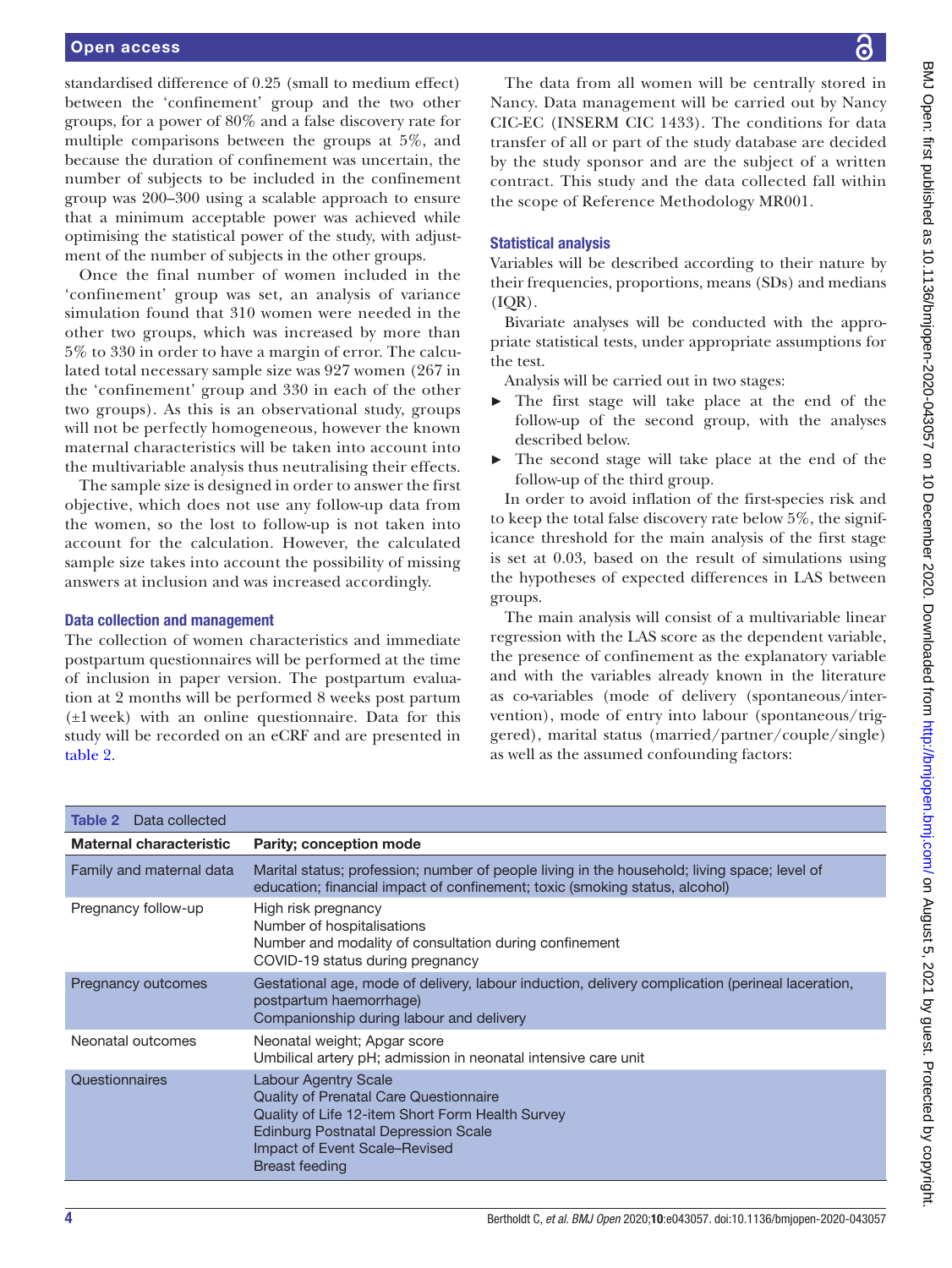- Data concerning the woman such as: age, parity, intake of toxic substances (tobacco, alcohol, other toxic substances), COVID-19 status during pregnancy, psychological support/accompaniment accepted or requested by the woman on leaving the maternity hospital, duration of post-delivery confinement.
- Socioeconomic data (number of people in the household, living space, socioprofessional category, financial impact related to COVID-19, level of education).
- ► Pregnancy and childbirth data such as: presence of the co-parent during the first 8 months of pregnancy, quality of the person accompanying the woman during delivery, time of presence, feeling of the co-parent declared by the woman, use of digital media to compensate for absence, gestational age, mode of conception, pregnancy considered at risk, number of consultations during pregnancy, consultation modality (virtual/on-site) during confinement, hospitalisation during pregnancy, postpartum haemorrhage, perineal injury, other complications of delivery, perceived quality of care (as assessed by the Quality of Prenatal Care Questionnaire selfadministered questionnaire).
- ► Breastfeeding statement: choice of breast feeding, duration of breast feeding, maternity support assessment to help for breast feeding.
- ► Child data such as birth weight, Apgar, neonatal hospitalisation.

These confounding factors will be included in the multivariable model if they are associated with the LAS score in the bivariate analyses at a threshold of 0.1.

Analyses for secondary objectives will be conducted on the same principle.

The change between the two measurement times is calculated at the individual level by the difference in score between the two times.

All women participating in the study will be included in the analyses, in case of missing data for multivariable analyses, if data are missing at random the analysis will be done with a listwise deletion, and a sensitivity analysis will be conducted using a multiple imputation method.

## Patient and public involvement

Patients and public were not involved.

## Ethics and dissemination

The study was approved by the French Ethics Committee, the CPP (Comité de Protection des Personnes) SUD OUEST ET OUTRE-MER IV on 16th of April 2020 with reference number CPP2020-04-040. Results of this study will be published in a peer-reviewed journal and will be presented at relevant conferences.

## Quality control

## Right of access to data and source documents

The CHRU is responsible for obtaining the agreement of all parties involved in the study so as to guarantee direct access to all study sites, source data, source documents

and reports so that the sponsor can control data quality and perform audit.

Investigators will make available the documents and individual data strictly required for monitoring, quality control and audit of the biomedical study to persons having access to these, in accordance with the statutory and regulatory provisions in place (articles L.1121-3 and R.5121-13 of the French Public Health Code).

Any original document or object that allows the existence or accuracy of a data point or information recorded during the study to be proved is defined as a source document.

In accordance with the statutory provisions in place (articles L.1121-3 and R.5121-13 of the French Public Health Code) the persons having direct access to source data will take every precaution required to ensure the confidentiality of information relating to investigational medicinal products, studies, participants, notably concerning the identity of these, as well as the results obtained. These persons, as the investigators themselves, are subject to professional confidentiality.

During the study, or at its conclusion, data collected regarding participants that are sent to the sponsor by the investigators (or all other specialists involved) will be coded by the inclusion number of the patient in the study. At no point should the names of participants or their addresses appear unencrypted. The presentation of the data processing results cannot in any case allow the direct or indirect identification of persons lending themselves to research.

The sponsor will ensure that each study participant has given her written consent for access to her personal data that is strictly required for study quality control.

The data may be transmitted to the companies in the group to which the promoter belongs and to its contractual partners in a form which should not permit the direct or indirect identification of persons lending themselves to research.

## Study monitoring

Monitoring visits (implementation, follow-up and closure) will be performed by the promoting cell of Nancy Délégation à la Recherche Clinique et à l'Innovation–CHRU Nancy.

Depending on monitoring reports and deviations observed, the promoter reserves the right to modify the level of monitoring initially planned.

## Potential risks related to the study

There are no risks for the patient and for the newborn.

## Ethical permission

The sponsor and investigators undertake to carry out this research in accordance with the recommendations of the Helsinki Declaration and its revisions, the European Regulation (EU) No 536/2014 from the European Parliament about clinical trials of medicines for human use, repealing European Directive 2001/20/CE, the No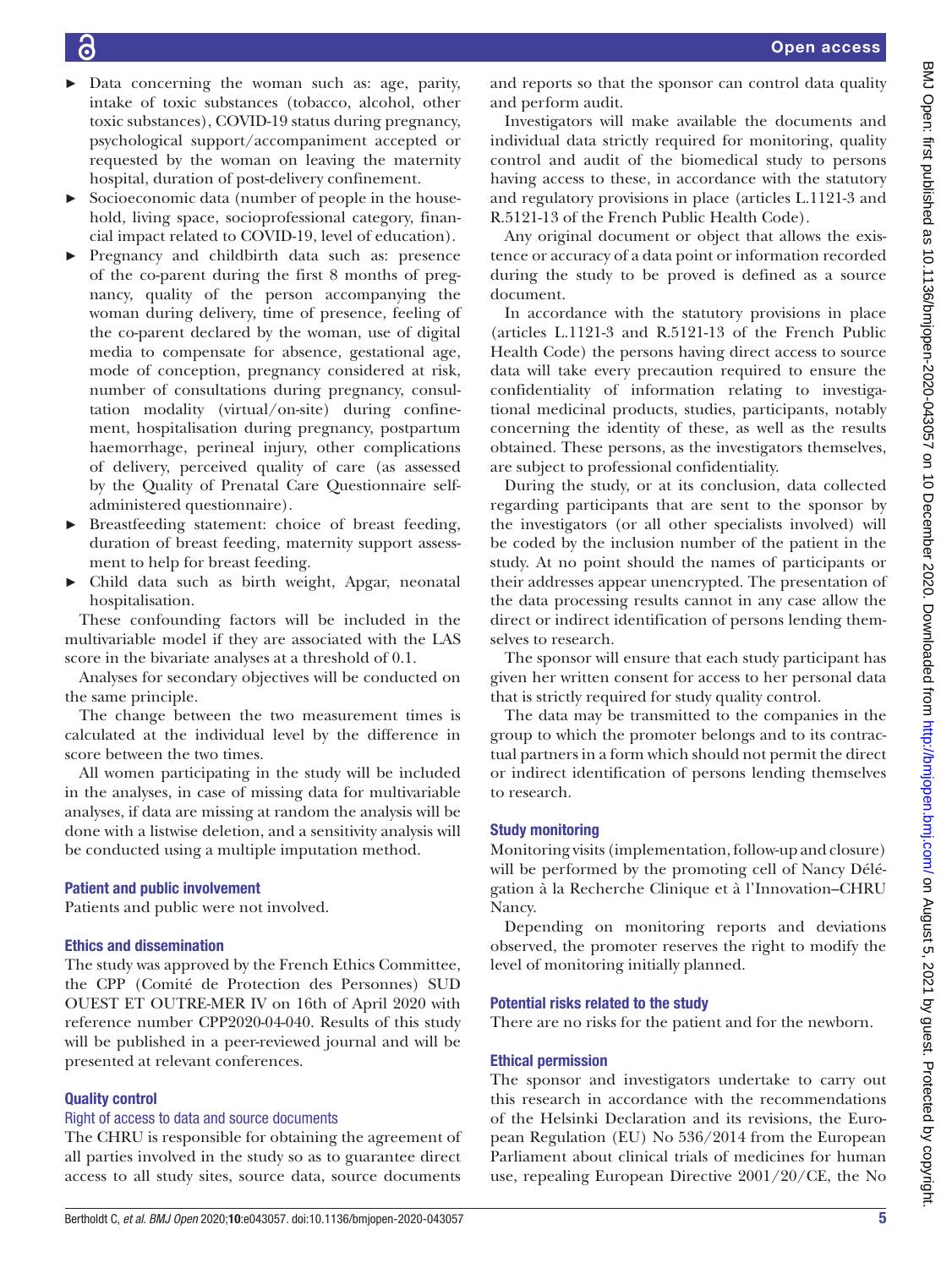2004-806 law of 9 August 2004 about public health policy, the No 2004-800 law of 6 August 2004 about bioethics, the Regulation (EU) 2016/679 of 27 April 2016 on the protection of individuals with regard to the processing of personal data and on the free movement of such data (General Regulation on Data Protection), the No 78-17 law of 6 January 1978 relating to data processing, files and freedoms, the No 2012-300 law of 5 March 2012 about research involving the human person, the 2016-41 law of 26 January 2016 of modernisation of our healthcare system and 2016-800 ordinance of 16 June 2016 relating to researches involving the human person and their implementing decrees.

They undertake to comply with all laws and regulations that may apply to research.

The investigators undertake to respect the protocol in all respects especially with regard to obtaining consent and the notification and follow-up of serious adverse events.

### Protocol amendment

Requests of authorisation and/or opinion about substantial amendments will be addressed by sponsor to regulatory institutions.

By signing this protocol, the investigator commits to submit to the Direction of Clinical Research and Innovation the substantial amendment project and wait for authorisation and/or opinion of regulatory institutions prior to the application of amendment.

### Final research report

The final report of the research will be written collaboratively by the coordinator and the biostatistician mandated for this research. This report will be submitted to each of the investigators for review. Once a consensus has been reached, the final version must be endorsed with the signature of each of the investigators and sent to the sponsor as early as possible after the effective end of the research. A report prepared according to the reference plan of the competent authority must be forwarded to the competent authority and the CPP within a year after the end of the research, understood as being the last follow-up visit of last enrolled subject. This period is abrogated to 90 days in case of premature termination of the research.

### **DISCUSSION**

The main objective of this study is to evaluate the birth experience, assessed by the maternal sense of control during childbirth, during COVID-19 epidemic and related confinement compared with control groups.

It has already been shown that the current situation is responsible for very significant anxiety, reduced quality of life and maternal depression in pregnant women. $24-26$ 

To our knowledge, this is the first study evaluating the psychological impact in both immediate and short-term postpartum periods and in comparison with control groups.

All the questionnaires chosen for the study were validated in French or Canadian language. The LAS was chosen for the evaluation of immediate psychological impact because it allows to measure the maternal sense of control during labour and delivery and we think that COVID-19 epidemic, and especially the associated confinement, can upset this feeling.<sup>5 20 27 28</sup> Also, we know that a negative feeling of control is known to be associated with postnatal depression and PTSD.<sup>672029</sup>

The EPDS was chosen since it is already widely used in the literature for postnatal depression scoring.<sup>14 21</sup> For the evaluation of PTSD, we opted for auto-questionnaires, due to the COVID-19 epidemic and associated confinement. The IES-R, compared with Clinician Administered PTSD Scale, which corresponds to a structured interview during 30min with a professional, seemed the most suit-able regarding our criteria.<sup>[22](#page-6-10)</sup>

There are only two studies in the literature about postnatal depression related to confinement and COVID-19 epidemic.[19 30](#page-6-14) The results from Zanardo's study are interesting and highlight the usefulness of this type of studies. Indeed, they showed a significant increase of EPDS score in COVID-19 group versus control group with a 28% probability of postnatal depression versus only 12% in general population. However, the published results were preliminary because the evaluation was made at 2days post partum only, so it might have reflected baby blues more than real postnatal depression. Moreover, the diagnostic was not confirmed by a psychological specialist, what we will perform in our study.

Two other studies, registered in ClinicalTrials.gov (NCT04368208 and NCT04366817) and evaluating postnatal depression during COVID-19 epidemic, will be started soon but without control group, which is a major difference with the presented protocol.

This proposed study will investigate the potential negative psychological impact of confinement during COVID-19 epidemic. The study design allows us to offer a specific care to women showing distress in order to improve their mental health and avoid serious consequences like failures in mother–infant link, couples' relationship or suicidal ideation. $11-14$ 

### Author affiliations

<sup>1</sup> Gynecology-Obstetric center, University of Lorraine, CHRU-Nancy, Nancy, France <sup>2</sup>Inserm, Diagnostic and Interventional Adaptive Imaging, University of Lorraine, Nancy, France

<sup>3</sup>Inserm, CIC Epidémiologie Clinique, CHRU-Nancy, Nancy, France

4 Inserm, CIC Innovation Technologique, CHRU-Nancy, Nancy, France 5 PUPEA, Nancy Psychotherapy Center–EA 4360 APEMAC, MICS team, University of Lorraine, Nancy, France

<sup>6</sup>Obstetric Gynecology, CHR Metz-Thionville, Metz Mother and Child Hospital, Peltre, France

<sup>7</sup>Obstetric Gynecology, CHR Metz-Thionville, Bel-Air Hospital, Thionville, France 8 Obstetric Gynecology, CHU Besançon Jean-Minjoz Hospital, Besancon, France

Contributors CB, OM, JE, MB and CB contributed to the conception and design of the study. OM and CB are the coordinating investigators. CB is the study project manager. CB wrote the manuscript. SD, MFO and NM are investigators of centres, they will carry out recruitment and will collect data. FL is the psychiatrist who